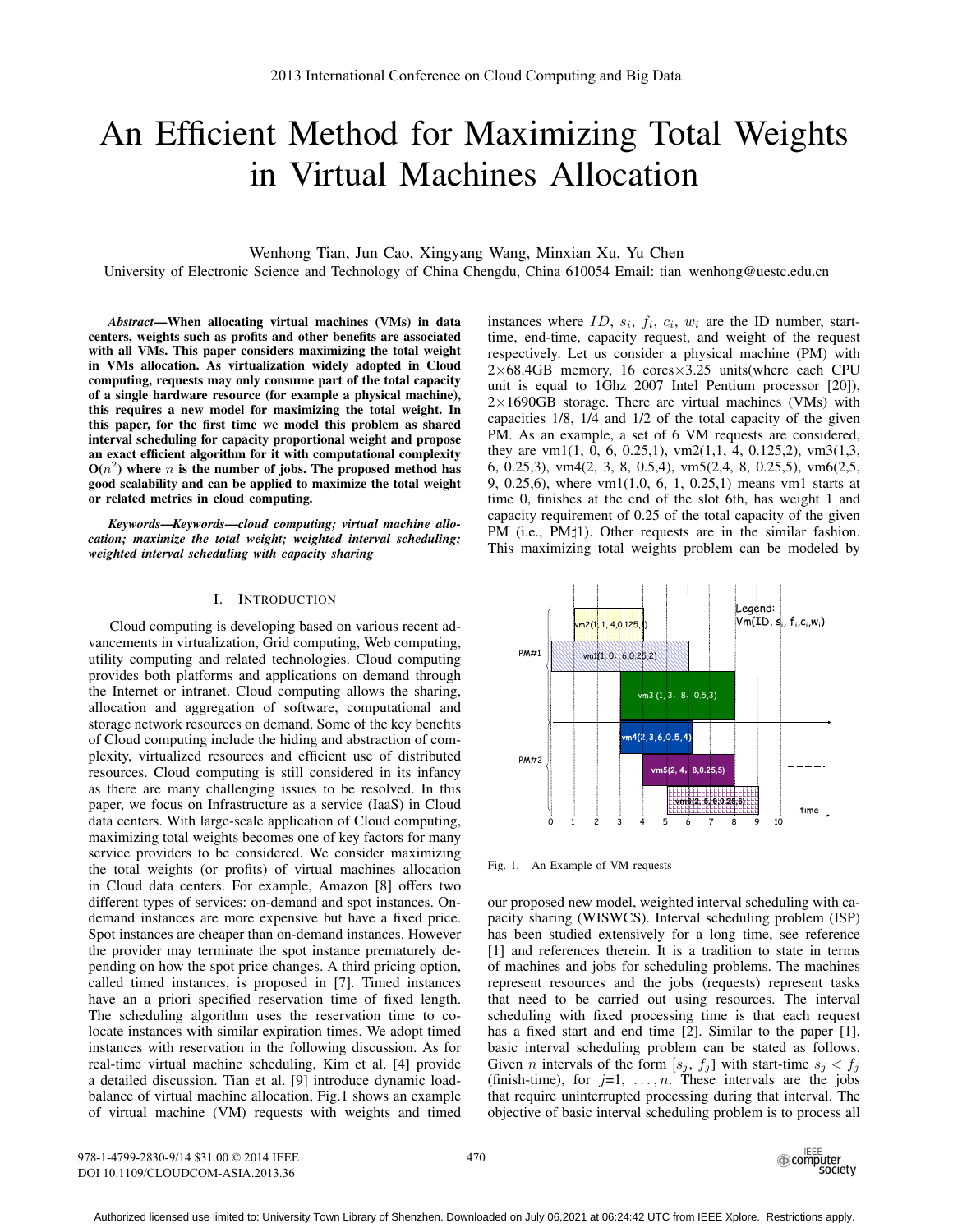jobs using a minimum number of machines. In other words, finding an assignment of jobs to machines such that no two jobs assigned to the same machine overlap while using a minimum number of machines. Weighted interval scheduling problem (WISP) is that each request is associated with a weight, with the goal to find a subset of mutually compatible intervals with maximal total weight. In this paper, we consider scheduling algorithm for weighted interval scheduling with capacity sharing (WISWCS). The difference from WISP is that all intervals may require part of the total capacity of a single resource so that they can share the capacity if their total required capacity at any time does not surpass the total capacity a machine can provides. To the best of our knowledge, this problem is not studied in the open literature. The major contributions of this paper are:

- formulating a model for the weighted interval scheduling with capacity sharing for the first time.
- providing an exact scheduling algorithm and its complexity analysis for WISWCS problem.
- II. PROBLEM FORMULATION: WEIGHTED INTERVAL SCHEDULING WITH CAPACITY SHARING

### *A. Traditional Weighted Interval Scheduling Problem*

A set of requests  $1, 2, \ldots, n$  where the  $i - th$  request corresponds to an interval of time starting at  $s_i$  and finishing at  $f_i$ , each request is associated with a weight  $w_i$ . The goal is to find a subset of mutually compatible intervals, as to maximize the sum of the values of the selected intervals. There are following assumptions:

1) all data are deterministic and unless otherwise specified,



Fig. 2. Time in slotted windows

the time is formatted in slotted windows as shown in Fig.2, we partition total time period  $[0, T]$  into slots with equal length  $(s_0)$ , the total slots is  $k=T/s_0$ , all are integer numbers. The starting time  $s_i$  and finishing time  $f_i$  are integer. Then the interval of a request can be represented in slot format with (start-time, finish-time). For example if  $s_0=5$  minutes, an interval [3, 10] means that it has start-time and finish-time respectively at the 3rd-slot and 10th-slot, the actual duration of this request is  $(10-3) \times 5=35$  minutes.

2) there are no precedence constraints other than those implied by the start and finishing time.

3) the required capacity of each request is a positive real number between (0,1]. Notice that the capacity of a single machine is normalized to be 1.

4) assuming that, when processed, each job is assigned to a single machine, thus, interrupting a job and resuming it on another machine is not allowed, unless explicitly stated otherwise.

5) the weight of a job (denoted as  $w_i$ ) is proportional to its required capacity  $(c_i)$  and its duration  $(f_i-s_i)$ , i.e.,  $w_i = \alpha c_i(f_i - s_i).$ 

Definition II.1. *compatible intervals for WIS: a subset of intervals is compatible if no two of them overlap in time, that is, either request* i *is for an earlier time interval than request*  $j(f_i \langle s_j \rangle)$ , or request *i* is for a later time than request  $j(f_i \leq s_i)$ . More generally, a subset A of requested intervals *is compatible if all pairs of requests*  $(i, j \in A, i \neq j)$  *are compatible.*

Definition II.2. *Weighted Interval Scheduling(WIS): In the weighted interval scheduling problem, we want to find the maximum-weight subset of non-overlapping jobs, given a set J of jobs that have weights associated with them. Job* i *in* J *has a start time* si*, a finish time* fi*, and a weight* wi*. Suppose we have a set of weighted intervals*  $J = \{I_1, I_2, I_3, \ldots, I_n\}$  *and*  $w_j$  *is the weight of interval*  $I_j$ *. We seek to find an optimal schedule–a subset O of non-overlapping jobs in* J *with the maximum possible sum of weights. In other words, the goal is to choose intervals from* J *that don't overlap in time that gives the highest possible total weight.*

Note that when the weights are all 1, this problem is identical to basic interval scheduling problem (ISP), and for that, we know that a greedy algorithm that chooses jobs in order of earliest finish time first gives an optimal schedule [5]. For traditional WIS problem, classic dynamic programming (DP) approach provides efficient solution to find both optimal total weight and subset of intervals which are compatible, see [5] for example. The basic optimization model in dynamic programming is as the follows. After sorting all intervals in the non-decreasing finish time, consider the optimal total weight using following recursive formula for  $j - th$  interval:

$$
OPT(j) = max(w_j + OPT(p(j)), OPT(j-1)) \quad (1)
$$

where  $p(j)$  is the largest index  $i < j$  such that intervals i and j are disjoint for an interval j,  $OPT(j)$  is the optimal total weight for  $j$  intervals.

*B. Weighted Interval Scheduling With Capacity Sharing (WISWCS)*

Definition II.3. *weighted interval scheduling with capacity sharing (WISWCS): The only difference from traditional WIS is that a resource (to be concrete, a machine or a processor) can be shared by different jobs if the total capacity of all jobs allocated on the single source at any time does not surpass the total capacity of a resource can provides. A request can be represented in a victor* [ID,  $s_i$ ,  $f_i$ ,  $c_i$ ,  $w_i$ ] where ID,  $s_i$ ,  $f_i$ ,  $c_i$ ,  $w_i$  are the ID number, start-time, end-time, capacity *request, and weight of the request respectively. The objective of WISWCS is to maximize total weight by accepting a subset of requests for a given number of machines.*

Definition II.4. *sharing compatible intervals for WISWCS: a subset of intervals which can maximally share the total capacity of a machine at any time.*

Definition II.5. *Divisible Capacity for WISWCS: The capacity of different requests (jobs) have follows feature:*

 $c_1 > c_2 > \ldots > c_i > c_{i+1} > \ldots$ 

*Such that for all*  $i \leq 1, c_{i+1}$  *exactly divides*  $c_i$ *. There are a list L of requests (each can have arbitrary number), the capacity of requests in* L *form a divisible capacity. If* L *is a list of requests and* C *is the total capacity of a machine*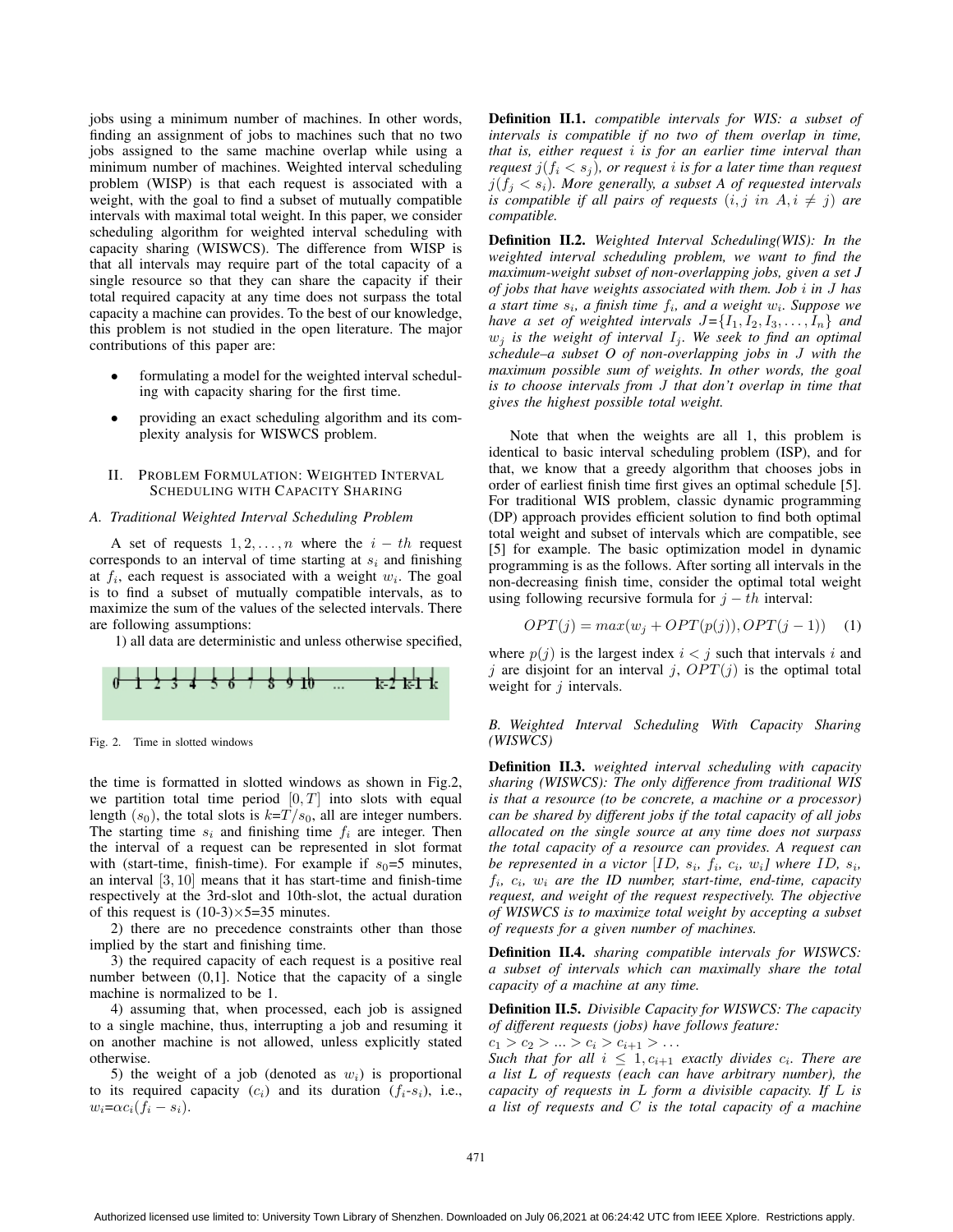*(considering homogeneous case here), we say that the pair* (L, C) *is strongly divisible if in addition the largest item capacity*  $c_1$  *in L* exactly divides the total capacity C.

See paper [3] for more detailed discussion about divisible size bin-packing. We observe that popular providers, such as Amazon and Google, have a small and finite set of instance sizes following divisible capacity pattern.Knauth et al.[7] also introduce the similar idea. In [7], virtual machines, as rented out to customers, have fractional sizes of the original hardware, e.g., 1/8, 1/4, 1/2, or 1. Individual resources of a VM, such as CPU, RAM, and local disk, double between VM sizes. For example, a small instance may have one CPU, 1 GB RAM, and 100 GB local disk. The next instance size has 2 CPUs, 2 GB RAM, and 200 GB local disk, so on. These settings are justified by real providers such as Amazon and Google. Note that, if all requests demand one-unit capacity (unit-size) from the total capacity of a PM, then it satisfies the divisible capacity requirement.

Definition II.6. *Capacity-duration proportional weight for WISWCS: We assume that the weight of a request is proportional to the product of its capacity and duration.*

Definition II.6 is a reasonable assumption in many literatures, and important assumption for our main results. For WISWCS with divisible capacity and capacity proportional weight, we seek to find an optimal schedule–a subset O of sharing compatible intervals (jobs) with the maximum possible sum of weights. Notice that WIS is the special case of WISWCS when all weights are equal to the total capacity of a machine. Therefore WISWCS problem is more difficult. An example for WISWCS problem is shown in Fig 3. Unfortunately, in this case of WISWCS, we cannot



Fig. 3. An Example of WISWCS

use dynamic programming technique any more. The reason is that the situation of sharing compatible intervals makes WISWCS different from WIS, we cannot use compatible intervals defined by WIS to recursively apply memorization technique in dynamic programming to find optimal solution.

### *C. Problem Formation of Maximizing Profits for WISWCS*

For each VM request, a weight (profit) is associated with it. For example it can be expressed as follows:

$$
w_i = price(i) - cost(i) = \alpha c_i (f_i - s_i), \tag{2}
$$

which can be further simplified as a value proportional to the product of its capacity and duration, also called capacityduration. Then the maximizing weight problem (MWP) can be formulated as follows:

$$
\text{Maximize} \quad \sum w_i \tag{3}
$$

$$
\text{subject to 1).} \quad \forall \; slot \; j, \sum_{VM_j \in PM_i} d_j \leq g_i \tag{4}
$$

**2).** 
$$
\forall VM_j
$$
,  $s_j$  and  $f_j$  is given by reservation. (5)

where  $g_i$  is the total capacity of PM i; Eqn (4) states the capacity constraint and (5) is for fixed interval constraint of each request.

*D. An Exact Scheduling Algorithm for Weighted Interval Scheduling With Capacity Sharing*

In the following, we introduce an exact scheduling algorithm for WISWCS. The algorithm is shown in Fig.4.

| SAWIS()                                                                                                |
|--------------------------------------------------------------------------------------------------------|
| Input: requests indicated by their (start times, finish-times, requested capacity, weight), the        |
| request $i$ is denoted as $I_i$ .                                                                      |
| <b>Output:</b> finding sets of sharing compatible intervals which have maximum total weights           |
| for each of the given number of machines.                                                              |
| 1:Sort all requests in non-increasing order of their weights, if two requests have same                |
| weights, the one with shorter duration is considered first, otherwise breaking ties arbitrarily;       |
| $w_i$ , denotes as the weight of interval $I_i$                                                        |
| $2:d=1$ ;                                                                                              |
| 3: for $i =$ from 1 to <i>n</i> do                                                                     |
| 4: if $I_i$ can share capacity of k-th machine (start from lowest index machine to $d$ -th<br>machine) |
|                                                                                                        |
| 5:Assign I <sub>i</sub> to machine k; $W[k]=W[k]+w(I_i)$ ; $S(k)=S(k)U I_i$<br>$6:$ else               |
| 7: allocate a new machine $d+1$                                                                        |
| 8: assign $I_i$ to $d+1; d=d+1$                                                                        |
| 9: $W[d] = W[d] + w(I); S(d) = S(d)U I$                                                                |
| $10:$ endif                                                                                            |
| 11:endfor                                                                                              |
| 12: sort $W$ by non-increasing order of their values and record corresponding subsets $S$ . The        |
| largest value of $W(W I)$ and corresponding subsets $S(S(I))$ are optimal solutions for the            |
| first machine, the second largest value of $W(W/2)$ and corresponding subsets $S(S(2))$ are            |
| optimal solutions for the second machine, so on until the last one for the $d$ -th machine.            |

Fig. 4. Our proposed scheduling algorithm SAWIS

Theorem II.7. *Algorithm SAWIS correctly finds the optimal solution for a subset of sharing compatible intervals (jobs) with the maximum possible sum of weights.*

*Proof:* The algorithm SAWIS as shown in Fig.4 firstly sorts all requests in non-increasing order of their weights, this guarantees that requests with larger weights are considered first; then the algorithm applies sharing compatible rule (Definition II.3) for all requests as shown in line 1 of Fig.4, this makes assure that all possible requests are included in the optimal solution if they are sharing compatible as shown in line 2-11; finally, the algorithm finds optimal results by comparing total weights of each machine as shown in line 12. By the definition of the objective of WISWCS, the algorithm finds the optimal solution for a subset of sharing compatible intervals (jobs) with the maximum possible sum of weights.

For better understanding, let us take the example shown in Fig.3 to see how algorithm SAWIS works for WISWCS:

1). Sort all requests in non-increasing order of their